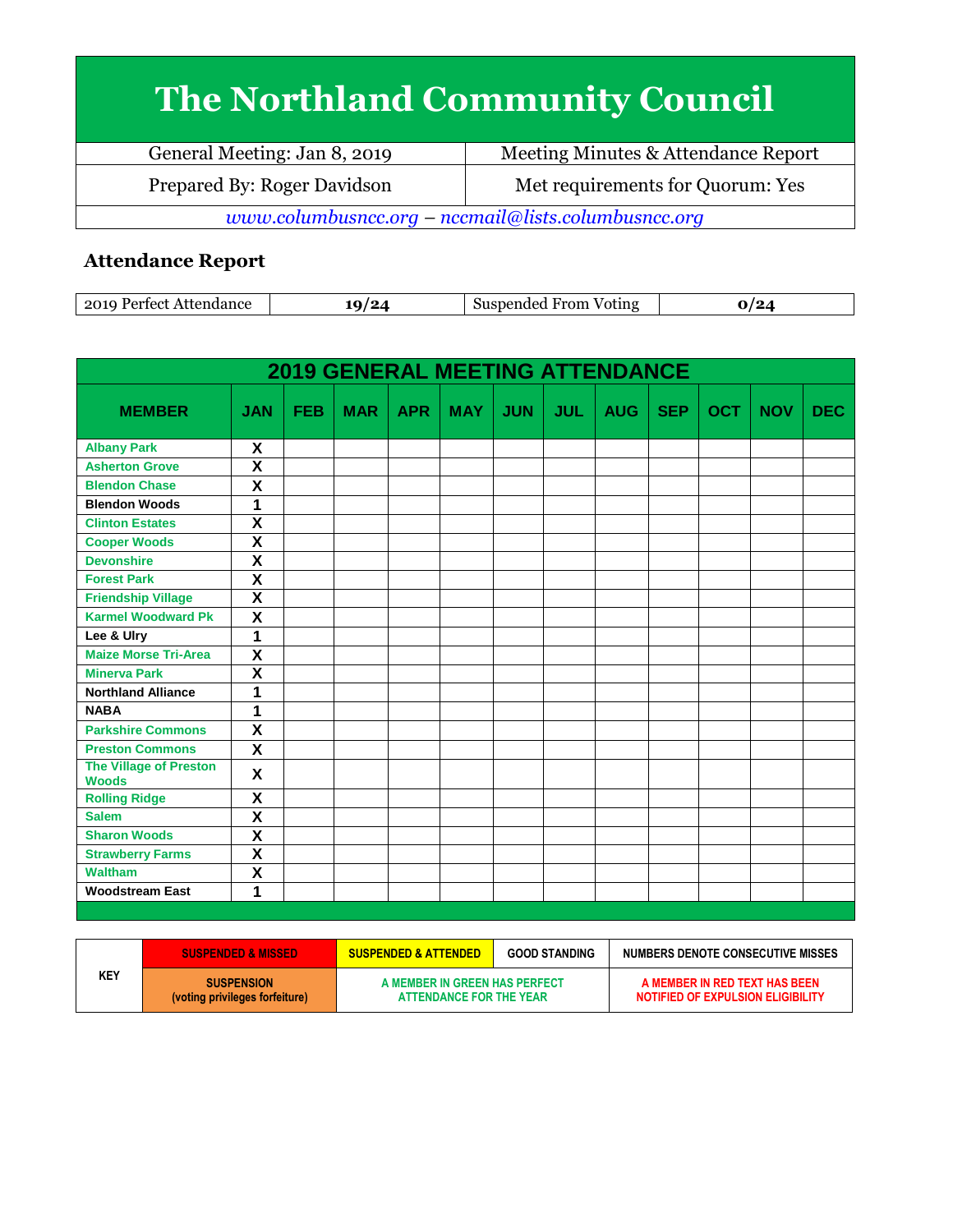| <b>Roll Call</b>                                                                               | Roll was taken. See above chart for details.                                                                                                                                                                                                                                                                                                                                                                                                                                                                                                                                                                                                                                                                                                                                                                                                                                                                                                                                                                                                                                   |
|------------------------------------------------------------------------------------------------|--------------------------------------------------------------------------------------------------------------------------------------------------------------------------------------------------------------------------------------------------------------------------------------------------------------------------------------------------------------------------------------------------------------------------------------------------------------------------------------------------------------------------------------------------------------------------------------------------------------------------------------------------------------------------------------------------------------------------------------------------------------------------------------------------------------------------------------------------------------------------------------------------------------------------------------------------------------------------------------------------------------------------------------------------------------------------------|
|                                                                                                | <b>Liaison Reports</b>                                                                                                                                                                                                                                                                                                                                                                                                                                                                                                                                                                                                                                                                                                                                                                                                                                                                                                                                                                                                                                                         |
| <b>Columbus Fire Department</b><br>Station 24                                                  | No report<br>$\bullet$                                                                                                                                                                                                                                                                                                                                                                                                                                                                                                                                                                                                                                                                                                                                                                                                                                                                                                                                                                                                                                                         |
| <b>Columbus Police Department</b><br><b>Officer Scott Clinger</b><br><b>Officer Larry Geis</b> | Car thefts will be going up due to warming up the engines,<br>$\bullet$<br>please pass it along. Don't leave your car unattended.<br>Eric Jones – Delaware County officers were chasing a stolen<br>$\bullet$<br>car that ended in Strawberry Farms, suspects got away on<br>foot. But Delaware County officers are reported to know who<br>they are and will be tracking them down.<br>Next Block Watch Coordinator's meeting will be 19th March,<br>٠<br>(3rd Tuesday of the month).<br>Objected to two hotel license renewals this year, America's<br>$\bullet$<br>Best Value Inn on Sinclair Road, and Kozy Inn at 3910 South<br>High Street, a lot of overdoses, violence, and excessive calls<br>for service.<br>America's Best Value (old Red Carpet Inn) on 161 has not<br>٠<br>applied for state license yet.<br><b>QUESTION</b> - Bill Logan asked if the hotel has zoning code<br>$\bullet$<br>violation, does that have to be resolved before they can have<br>their licensed approved. ANWSER- Don't believe that is in<br>their license law now nor the state's. |
| <b>City Attorney's Office</b><br><b>Bill Sperlazza</b>                                         | No report<br>$\bullet$                                                                                                                                                                                                                                                                                                                                                                                                                                                                                                                                                                                                                                                                                                                                                                                                                                                                                                                                                                                                                                                         |
| <b>Columbus Public Library Liaison</b><br>Keith Hanson (Karl Road Branch Manager)              | Report via email:<br>$\bullet$<br>Wil Haygood kicks off our 2019 Carnegie Author Series on Sunday,<br>$\bullet$<br>Jan. 27. The Columbus-born author of such books as The Butler: A<br>Witness to History and Tigerland will speak in Main Library's<br>Reading Room at 2 p.m. and then sign copies of his books. Register<br>here.<br>Join us as we celebrate the Harlem Renaissance and Dr. Martin<br>$\bullet$<br>Luther King Jr.'s birthday with events at our new Martin Luther<br>King Branch starting Monday, Jan. 14.<br>Plus, celebrate Black History Month in February with programs<br>featuring music, storytelling and history. Click here for a full<br>schedule. Mark your calendars and bring your family. All events are<br>free.                                                                                                                                                                                                                                                                                                                             |
| <b>FACT &amp; Consider Biking</b><br>David Roseman                                             | No report                                                                                                                                                                                                                                                                                                                                                                                                                                                                                                                                                                                                                                                                                                                                                                                                                                                                                                                                                                                                                                                                      |
| <b>Northland Area Business Association</b><br>Dave Cooper                                      | Alicia reported Dave is out sick.<br>$\bullet$<br>There will be a NABA board meeting a week from tomorrow,<br>$\bullet$<br>January 16th.                                                                                                                                                                                                                                                                                                                                                                                                                                                                                                                                                                                                                                                                                                                                                                                                                                                                                                                                       |
| <b>City of Columbus Community Liaison</b><br>Alfred Akainyah                                   | There is a Martin Luther King event on Jan 21st 6 PM at East<br>$\bullet$<br>High School, 1500 East Broad.<br>Public Service is no longer deploying speed trailers; it's no<br>$\bullet$<br>longer a 311 request. Equipment does not capture data.<br>Alfred is a northland resident as well, his office phone is<br>$\bullet$<br>614.645.7964 and cell phone is 614.678.2605.<br><b>Selected Discussions</b>                                                                                                                                                                                                                                                                                                                                                                                                                                                                                                                                                                                                                                                                  |
|                                                                                                | One year anniversary of being appointed to City Council,<br>$\bullet$                                                                                                                                                                                                                                                                                                                                                                                                                                                                                                                                                                                                                                                                                                                                                                                                                                                                                                                                                                                                          |
| <b>Emmanuel Remy, Columbus City Council</b>                                                    | come along way and accomplished a lot of great things in<br>2018, looking forward to accomplishing even more in 2019.<br>In regards to Northland, looking forward to the 161 market<br>$\bullet$<br>study, will give more purpose to the 161 corridor and then<br>follow up by working towards a special improvement<br>district.<br>Committees currently serving on (subject to change):<br>Public Service and Transportation - made advancements in<br>getting streets cleared (of snow) and pothole repair (72 hour                                                                                                                                                                                                                                                                                                                                                                                                                                                                                                                                                         |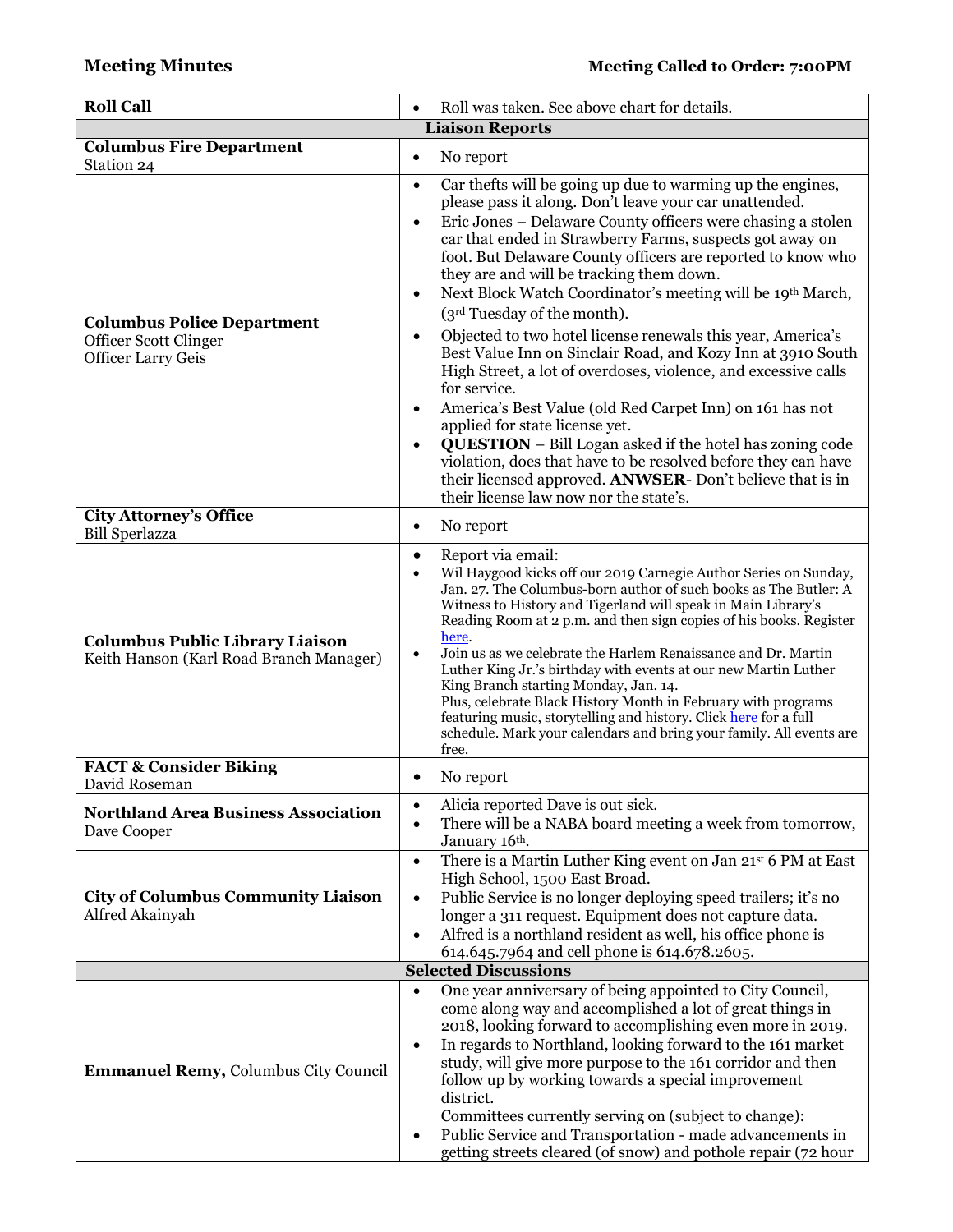|                                                | goal).                                                                                                                      |
|------------------------------------------------|-----------------------------------------------------------------------------------------------------------------------------|
|                                                | Administration<br>$\bullet$                                                                                                 |
|                                                | Environment – a lot of work to do, OSU published the<br>$\bullet$                                                           |
|                                                | Columbus Climate Adaption Plan. Going to take a look at                                                                     |
|                                                | and immediate needs to work on.                                                                                             |
|                                                | Trash – a big piece of what we do, not as much an issue in                                                                  |
|                                                | Northland. QUESTION - Ken Gilbert, asked about                                                                              |
|                                                | recycling machines that he noticed in other areas, it seems<br>to have helped alleviate bottles and cans along the highway. |
|                                                | $ANSWER - Issue with recycling centers not wanting the$                                                                     |
|                                                | individual machines. Landfill issues are mainly related to                                                                  |
|                                                | fabrics, try not to throw away clothing, but donate instead.                                                                |
|                                                | Over <b>Smart City</b><br>$\bullet$                                                                                         |
|                                                | Working on <u>New American Initiative</u> – Columbus gains on<br>$\bullet$                                                  |
|                                                | average 50 new residents a day (18,000 a year).                                                                             |
|                                                | <b>QUESTION</b> – How is the city going to pay for all of this?                                                             |
|                                                | Already short on police. <b>ANSWER</b> $-$ It is a ongoing<br>challenge, we are under staffed and limited on space for      |
|                                                | training. Budget for 2019 is less than expected, received less                                                              |
|                                                | tax revenue than expected and the City will more than likely                                                                |
|                                                | have a bond package brought before the voters.                                                                              |
|                                                | Emmanuel will be on the ballot this year, excited for the<br>$\bullet$                                                      |
|                                                | opportunity to run.                                                                                                         |
|                                                | CRPD Mission: We connect the people of our community<br>$\bullet$                                                           |
|                                                | through the power of nature, wellness, and creativity.                                                                      |
|                                                | CRPD Vision: A socially equitable city<br>$\bullet$<br><b>Handout and Presentation regarding:</b>                           |
|                                                | Snapshot of Who We are by the Numbers<br>$\circ$                                                                            |
|                                                | <b>Example of Highlight Initiatives and Partnerships</b><br>$\circ$                                                         |
| <b>Round Table Discussion</b>                  | Implementing the CoGo Bike Share<br>O                                                                                       |
| <b>Presentation by:</b>                        | Northland Community Council Narrative<br>$\circ$                                                                            |
| Tina Mohn-Santagata                            | Our Synergy<br>$\circ$                                                                                                      |
| Natural Resource and Property Manager          | 2017/2018 Accomplishments<br>$\circ$<br>What's Pending                                                                      |
| Planning and Design                            | $\circ$<br>Discussion regarding proposed Woodward Park hour change<br>$\bullet$                                             |
| <b>Columbus Recreation and Parks</b>           | which was requested by Officer Clinger to try and help                                                                      |
| Department                                     | alleviate illegal activity. Impact to tennis groups can be                                                                  |
| $(614) 645 - 3395$<br>mtmmohn@columbus.gov     | minimized by granted an exclusion. QUESTION - What                                                                          |
|                                                | are hours of other parks? ANSWER - Typically park hours                                                                     |
|                                                | are 7 AM to 11 PM unless they have had an hour change to<br>sunrise to sunset.                                              |
|                                                | QUESTION - Are sidewalks a part of what's pending?<br>$\bullet$                                                             |
|                                                | <b>ANSWER</b> – NB, that's not part of CRPD.                                                                                |
|                                                | Contact Tina with questions or electronic version of the<br>$\bullet$                                                       |
|                                                | presentation.                                                                                                               |
| <b>Treasurer</b>                               | <b>NCC Officer Reports</b>                                                                                                  |
| <b>Felix Quachey</b>                           | Report available via email. Contact Felix or Roger.<br>$\bullet$                                                            |
| <b>Secretary</b>                               |                                                                                                                             |
| <b>Alice Foeller</b>                           | No report<br>٠                                                                                                              |
| <b>Vice President</b><br><b>Roger Davidson</b> | No report<br>٠                                                                                                              |
| <b>President</b>                               |                                                                                                                             |
| Alicia Ward                                    | No report<br>$\bullet$                                                                                                      |
|                                                | <b>NCC Committee Reports</b>                                                                                                |
|                                                | Sent out request for nominations, have 4 nominees:<br>$\bullet$<br>President: Alicia Ward                                   |
| <b>Nominating Committee</b>                    | $\circ$<br>Vice President: Roger Davidson<br>$\circ$                                                                        |
| John Kirkpatrick, Chair                        | Secretary: Alice Foeller<br>$\circ$                                                                                         |
|                                                | Treasurer: Felix Quachey<br>$\circ$                                                                                         |
|                                                | No new nominations were provided from the floor, voting                                                                     |